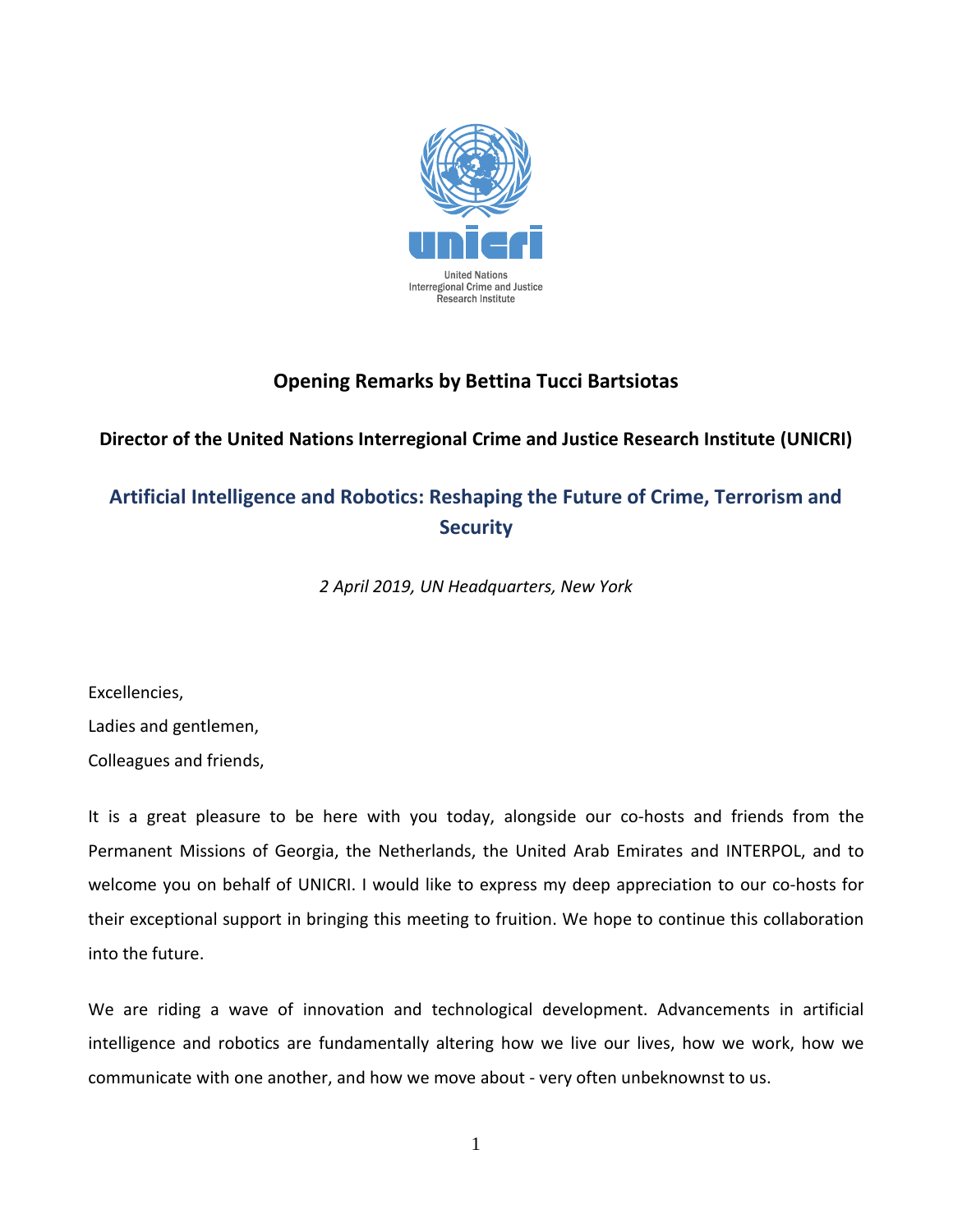Since 2015, UNICRI has been advancing knowledge and understanding of these technologies. We seek to leverage AI and robotics for positive change, to enhance crime prevention and control, criminal justice, and security, as well as to reduce the risks of their malicious use by criminals and terrorist groups and understand how AI-induced automation will impact the future of work in terms of social stability, crime and unmanaged migration.

In this regard, with the support of Georgia, we convened one of the earliest UN discussions focused on the impact of AI and robotics on the margins of the 70<sup>th</sup> session of the General Assembly in 2015. We continued this work, organizing several training sessions and multi-stakeholder forums for discussion and encouraging responsible innovation throughout the public and private sectors.

This work culminated in the opening of our Centre for AI and Robotics, which we are proud to say is hosted in the Hague, The Netherlands – the city of peace, justice and innovation. The Centre was opened with the generous support of the Ministry of Foreign Affairs of the Netherlands, The Municipality of the Hague and 1QBit Information Technologies.

Last July, our Centre joined forces with INTERPOL to convene a first global meeting to take stock of specific challenges and opportunities of AI and robotics for law enforcement. There, the national agencies and experts shared with us their experiences in exploring the possibilities presented by these new technologies, as well as concerns about possible malicious use. We are proud to be continuing this partnership with INTERPOL as we prepare for the second global meeting, which will take place in Singapore from 2-4 July.

Today, you will find a copy of our joint report on AI and robotics for law enforcement, which we hope you will find a valuable resource. The report analyses the potential contribution of AI and robotics to policing, examines use cases at varying stages of development by national law enforcement agencies and provides general recommendations for the way forward, as well as specific suggestions for police Chiefs.

Ladies and gentlemen,

In line with Goal 16 of the 2030 Agenda for Sustainable Development on Peace, Justice and Strong Institutions of, AI and robotics can be used to enhance national capabilities of law enforcement and

2